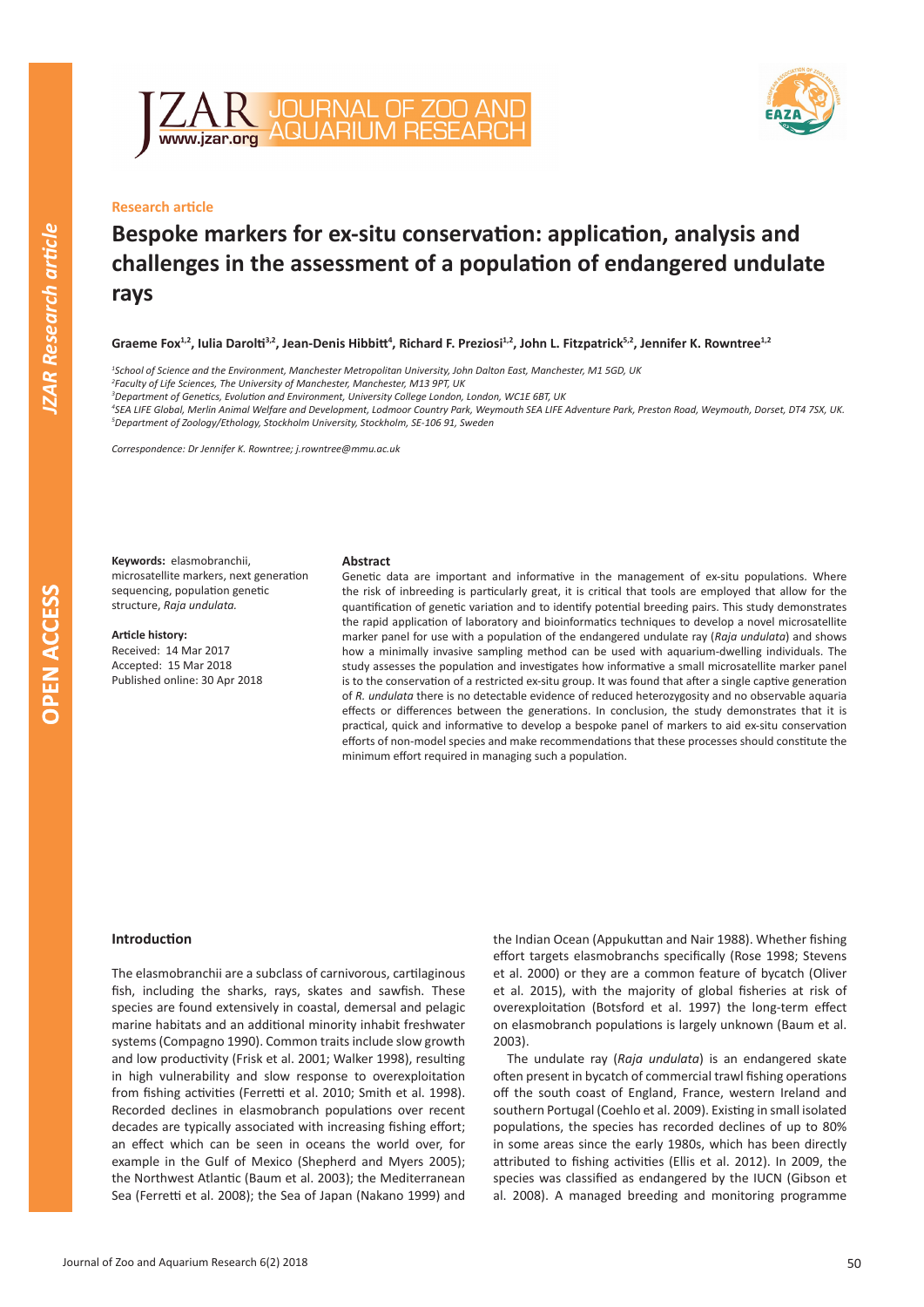(Mon-P) was established in 2010 by the European Association of Zoos and Aquaria (EAZA) in response to the new IUCN classification and a European Union ban on the landing of this skate species was put in place. Currently, 36 aquaria across nine countries hold *R. undulata*. As part of the larger European breeding program, a small captive group is maintained across several UK aquaria, comprising a mixture of wild-caught and captive-bred individuals. Very little is known about the genetic diversity or population genetic structure of this species either in captivity or in the wild. The elasmobranchii are a charismatic focal point of interest for the general public in aquaria and are the subject of intense conservation effort to manage their ex-situ conservation. With >100 chondrichthyan species present in European zoos and aquaria (8.6% of all known elasmobranch species), there is great interest in the community for methods and techniques for sustainable conservation of these animals (Janse et al. 2017).

Non-random mating and genetic drift are major concerns for small populations and can have devastating implications for the evolutionary potential of the group. The small size of the population limits potential reproductive pairings, as inbreeding becomes a risk with the increased probability of a pair of individuals being related to one another (Witzenberger and Hochkirch 2011). Prolonged inbreeding in a closed population increases the probability of progeny being homozygous at a given locus, resulting in the overall reduction of heterozygosity of the group after successive generations. Genetic drift and adaptation to captivity can also contribute to the loss of rare alleles and overall reduction in heterozygosity (Price and Hadfield 2013; Willoughby et al. 2014). It is widely recognised that the fitness of a population is inversely related to allelic homozygosity, and severe effects, such as loss of viability or infertility, can present after just a few generations of close inbreeding (Frankham et al. 2004). These detrimental effects are cumulative as they are amplified by successive generations in captivity (Christie et al. 2012). As a result, the longer it has been in isolation, the less-well suited a captive population becomes to providing individuals for release (Earnhardt 2010; Lacy 2012). It is imperative, therefore, that the genetic variation present at the founding of the ex-situ population be carefully retained and inbreeding avoided through strategic genetic management of the population (Fernández et al. 2004; Frankham et al. 2010; Pelletier et al. 2009).

Under ideal conditions, during the establishment of a new exsitu population, the entire group should be assessed using genetic markers to estimate the diversity of the cohort and help establish a baseline of genetic diversity, to identify any genetic similarity of founding individuals and to support future management. In the case of an existing population, genetic markers should be used even in the presence of detailed keeper reports and pedigrees; whilst these resources contain valuable information, they are limited in scope to the time that the individuals (or their ancestors) have been known to the relevant managers. The most common genetic marker used in analyses of this type is the microsatellite; short, repetitive, hypervariable regions of DNA that appear to be a feature universal to all genomes. Microsatellite marker panels are available in online databases for many species and published, optimised methodologies are available for developing novel sets of markers (Castoe et al. 2012; Griffiths et al. 2016). As the rate of species extinction is elevated above the background rate (Pimm et al. 2014) and there is potential for an unprecedented increase in the number of ex-situ populations being managed across a wide range of taxa (Dawson et al. 2011), it is imperative that general best practice guidelines in genetic management are established now. In line with the recommendations of Witzenberger and Hochkirch (2011) and Janse et al. (2017), the current best practice is argued to be the use genetic markers to characterise the diversity and relatedness of individuals in a captive breeding program and this

should be the minimum standard required for the establishment, or maintenance, of any ex-situ conservation programme.

When sampling for the collection of DNA, the aim should be to minimise stress or discomfort experienced by the subject whilst collecting high-quality genomic template, especially in the case of an endangered or threatened species. Tissue sampling or destructive biopsy is clearly counterproductive in some cases, therefore the development and testing of non- or minimally invasive sampling methods is paramount. Here, a minimally invasive sampling method, developed for wild elasmobranchs by Lieber et al. (2013), is tested on aquarium specimens and found to be highly successful when combined with an off-the-shelf DNA extraction kit that enables isolation of high-purity DNA from the mucus layer.

In this investigation, bioinformatics techniques are used to develop a novel microsatellite marker panel suitable for use in *Raja undulata*, using Illumina shotgun next-generation sequencing data. These markers are then optimised in the laboratory and used to characterise a small ex-situ population. The viability and confidence with which the small marker panel can be used for population management is assessed, whilst providing a snapshot of the diversity contained within this population of captive elasmobranchs.

## **Methods**

#### *Microsatellite marker development*

High-throughput, shotgun genomic sequencing can be used in order to identify microsatellite regions in the target genome. High quality, large molecular weight, genomic DNA is essential for successful next-generation sequencing and can be collected in a variety of ways, often using a species-specific method. Samples of blood, tissue or buccal swabs (Dunn et al. 2010) are also commonly used for genetic sampling. In this instance, tissue samples were obtained from a female ray that had been euthanised due to terminal ill health resulting from a severe fungal infection of the lateral line system. A range of tissue samples were taken from the animal post euthanasia under the guidance of Mark F. Stidworthy, veterinary pathologist at International Zoo Veterinary Group (IZVG). DNA was extracted from 25 mg heart tissue using the DNeasy Blood & Tissue Kit (Qiagen, Hilden, Germany), following the manufacturer's protocol and checked for quality on a NanoDrop ND-1000 spectrophotometer (260/280 >1.4) and on a 1% agarose electrophoresis gel. A sequencing library was prepared using 50 ng genomic DNA and analysed on an Illumina MiSeq platform at the University of Manchester (UK) Genomics Facility using a shotgun, paired-end 2\*250 sequencing methodology (Nextera DNA Library Preparation Kit, Illumina, San Diego, USA). In total, 11,019,590 raw sequencing reads were produced from the MiSeq run. Low quality regions were removed from each end of the reads, reads were trimmed using the average quality score over a sliding-window of 4 nt and a quality threshold of 20, and a minimum length of 50 nt was applied using Trimmomatic v0.0.4 (Bolger et al. 2014). If either of the paired-end reads failed a quality check, both reads were discarded, thus maintaining parity in the paired-end data. A majority (92%) of reads successfully passed quality filtering and were subsequently screened for potential microsatellite loci using pal finder v0.02.04 software (Castoe et al. 2012). Non-perfect repeat loci were discarded and a minimum motif size of 3 nt was implemented (Griffiths et al. 2016).

Primer sequences were designed using Primer3 v.4.0.0 (Koressaar and Remm 2007; Untergrassar et al. 2012) using conditions optimised for the Qiagen Type-it microsatellite PCR kit (Qiagen, Hilden, Germany) (optimum length: 25 nt, minimum length: 18 nt, maximum length: 30 nt, minimum GC%: 45%, maximum GC%: 65%, minimum melting temperature: 62°C, maximum melting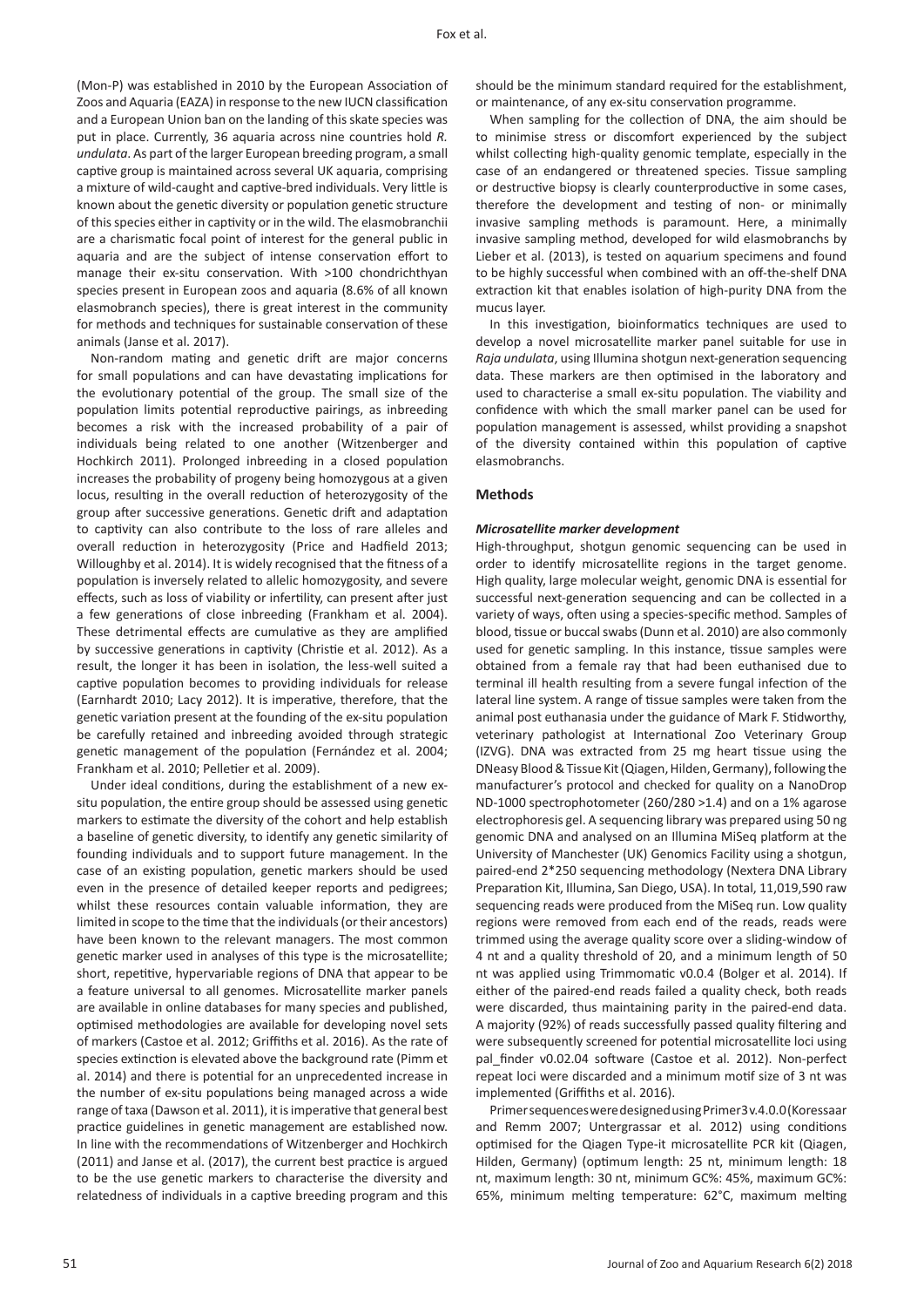temperature: 75°C, optimum melting temperature: 68°C, with remaining options set to the Primer3 default values); a set of PCR reagents designed specifically for amplification of microsatellite loci. The pal\_finder process produced 698 potential loci that were ranked by predicted utility as a microsatellite marker (larger motifs preferred) and the primer sequences from the first 24 results were used to purchase DNA oligos from Sigma Aldrich (Missouri, USA) (scale: 0.025 µmole, purification: DST).

## *Sampling*

For characterisation of the microsatellite loci, the 35 captive *R. undulata* (17 wild caught, 18 captive bred) were sampled using a modified form of the minimally invasive sampling method developed for wild elasmobranch sampling by Lieber and colleagues (2013), a method not known to have been previously demonstrated on captive animals. Small (1.5 cm x 2.5 cm), autoclaved sections of kitchen scouring pad (Vale Mill Ltd., Rochdale) were used to gently scrub the pectoral fin of the rays against the direction of the scales removing epidermal mucous secretions. Inter-species contamination was controlled, to the best of our ability, through the use of the species-specific PCR primers. As the markers were designed in a sample taken from excised heart tissue of an undulate ray (low risk of contamination), successful marker amplification implies a lack of contamination as the target DNA was of the same taxa as the heart sample. Intraspecies contamination is more difficult to control for; however, it appears not to have been an issue, as microsatellite peak traces did not show multiple banding. The pads were immediately placed into individual tubes of absolute ethanol and stored at −80°C. During DNA extraction, extraneous pad was removed and DNA was extracted using the E.Z.N.A. Mollusc DNA Kit (Omega Bio-Tek, Norcross, USA); the use of chloroform:isoamyl alcohol (24:1) successfully isolating the mucus, precipitating proteins and producing high quality DNA extract. Elution was performed in 100 uL MilliQ water and used in downstream PCR for genotyping. This

sampling technique reduces stress and damage to the animal as it minimises, or eliminates in some cases, the time the specimen spends out of the water during sampling. The technique could potentially be applicable to any captive elasmobranch with a mucus layer on the skin. A total of 35 animals were sampled from 10 different aquaria. More details as to the provenance of the samples are given in Table 1. Samples were also taken from several related *Raja* species (*R. microcellata, R. brachyura, R. montaqui* and *R. clavata*) in order to test the cross-compatibility of the primers.

## *Marker amplification*

Twenty-four potential markers were tested in the laboratory, of which eight successfully amplified.

PCR amplifications of 5 uL total volume were performed using the Qiagen Type-it Microsatellite PCR Kit (Qiagen, Hilden, Germany). Reactions consisted of 2.5 µL Type-it mastermix, 1.5 µL PCR grade  $H_2O$ , 0.5 µL genomic DNA at 20 ng/µL and 0.5 µL primer pair at 2 µM. This 5 µL reaction was amplified under the conditions specified by the PCR kit (5 min 95°C, 28x {30 sec 95°C, 90 sec 60°C, 30 sec 72°C}, 30 min 60°C) and successful amplifications were confirmed by the presence of bands on a 1% agarose electrophoresis gel. A three-primer universal-tailed approach was used to label amplicons with fluorescent moieties (Blackett et al. 2012) and fragment length reported using an Applied Biosystems 3730 DNA analyser capillary sequencer (Applied Biosystems, Foster City, California, USA) and GeneScan 500 LIZ dye size standard (Thermo Fisher Scientific, Carlsbad, USA) at the University of Manchester DNA Sequencing Facility.

#### *Population genetic analysis*

Raw data analysis was performed using GeneMapper 5.0 (Thermo Fisher Scientific, Carlsbad, USA) and confirmed that loci were scoreable and polymorphic. The novel markers were analysed for evidence of linkage disequilibrium and for Hardy–Weinberg

| Aquarium                                | Total<br>N     | Wild<br>Caught | Captive<br><b>Bred</b> | Private<br>Alleles |
|-----------------------------------------|----------------|----------------|------------------------|--------------------|
| Sea Life London Aquarium                | 9              | 4              | 5                      | $\overline{2}$     |
| Weymouth Sea Life Adventure<br>Park     | 5              | $\mathbf{1}$   | 4                      | $\overline{2}$     |
| Sea Life Blackpool                      | 4              | $\overline{2}$ | $\overline{2}$         | $\Omega$           |
| Sea Life Chessington                    | 5              | $\mathbf{1}$   | 4                      | 0                  |
| Sea Life Adventure, Southend            | 3              | $\overline{2}$ | $\mathbf{1}$           | 1                  |
| Sea Life Great Yarmouth                 | $\overline{2}$ | $\overline{2}$ | $\Omega$               | $\overline{2}$     |
| Sea Life Loch Lomond                    | $\mathbf{1}$   | $\mathbf{1}$   | $\Omega$               | $\Omega$           |
| Blue Reef Aquarium,<br>Portsmouth       | 3              | 3              | 0                      | $\mathbf{1}$       |
| National Marine Aquarium,<br>Plymouth   | $\overline{2}$ | $\Omega$       | $\mathcal{P}$          | 3                  |
| Marine Biology Association,<br>Plymouth | $\mathbf{1}$   | $\mathbf{1}$   | $\Omega$               | $\Omega$           |

**Table 1.** Sample numbers taken from each of the 10 UK aquaria. The provenance of each sample is given as well as the number of private alleles detected at each aquarium.



Figure 1. Ordination of Prevosti's genetic distance between individuals derived via non-metric multidimensional scaling (NMDS). Each point represents an individual, point shapes are aquaria and point colour represents whether the individual is wild caught or captive bred. The stress value of the NMDS was 0.17, demonstrating reasonable confidence in the ordination whilst maintaining a minimum number of dimensions.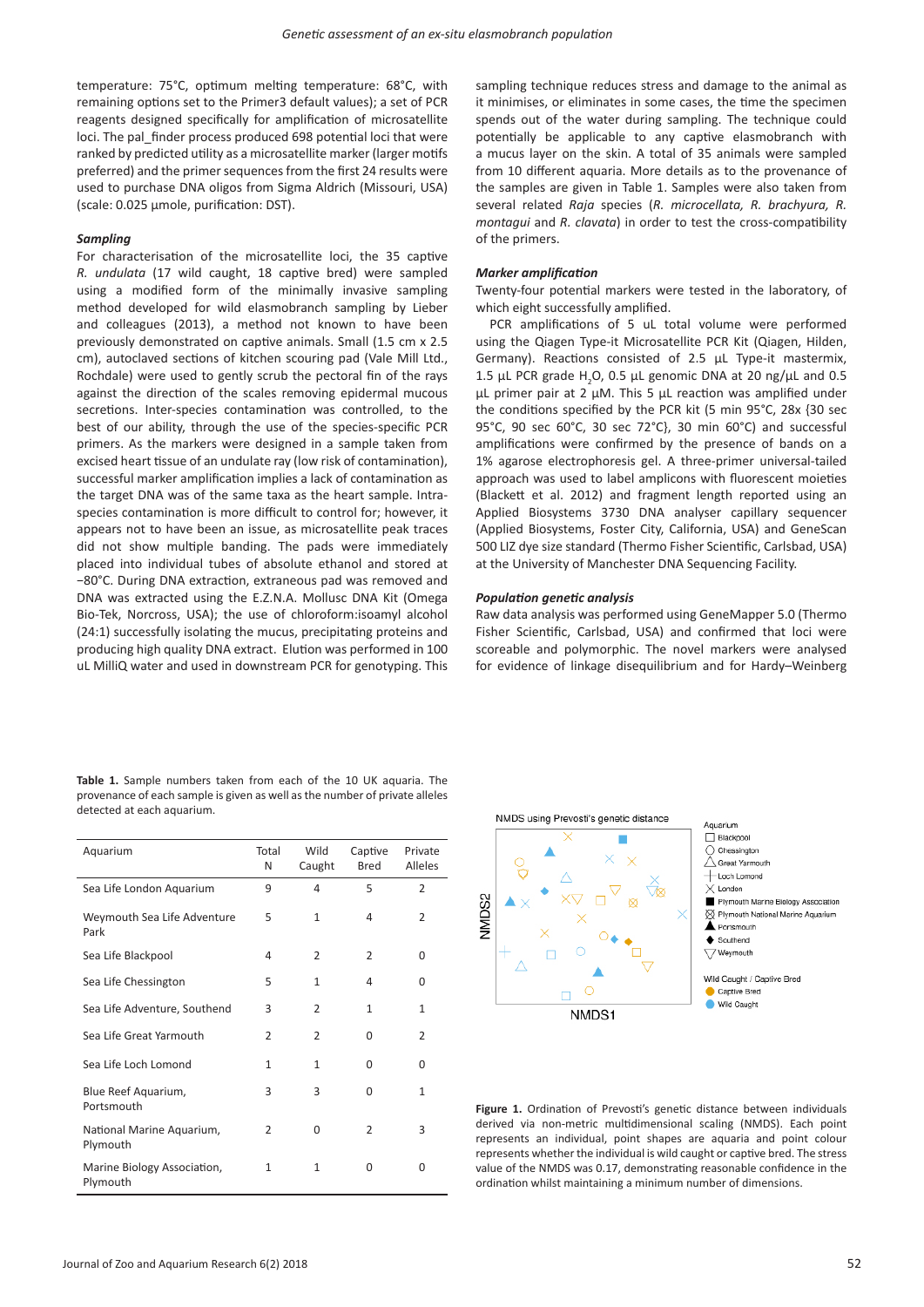#### Fox et al.

**Table 2.** Locus ID, nucleotide motif, number of alleles (NA), size range of fragments (SR), PCR annealing temperature (TA), expected (Hexp) and observed (Hobs) heterozygosity, number of individuals tested (N), P-value from testing for Hardy–Weinberg equilibrium (PHWE) and primer nucleotide sequences (5′ to 3′ orientation). \*Marker RU13 not used in this study due to deviation from expected HWE values.

| Locus Name  | Motif         | ΝA | SR (bp)     | TA $(^{\circ}C)$ | Hexp  | Hobs  | PHWE     | N  | Primer Sequences (5' - > 3' orientation)                              | GenBank<br>Accession |
|-------------|---------------|----|-------------|------------------|-------|-------|----------|----|-----------------------------------------------------------------------|----------------------|
| Ru02        | AAGAGG        | 10 | $347 - 419$ | 60               | 0.808 | 0.800 | 0.0180   | 35 | <b>CCCTGTTCTCCTGCTCTCCATTACC</b><br><b>CTCTCCCTATAGCTCAGGCCTTCGG</b>  | MH049873             |
| Ru03        | <b>ACTGCC</b> | 10 | $412 - 463$ | 60               | 0.827 | 0.882 | 0.0694   | 34 | CATTCACAACTGCAGTCCAATGTCC<br><b>TCTGCTGTCAAGCTGTTGTGTCAGG</b>         | SRP134840            |
| <b>Ru08</b> | <b>AGGTG</b>  | 13 | $351 - 415$ | 60               | 0.887 | 0.800 | 0.0113   | 35 | <b>TGAGGAATTCATTGCCACAAACTGC</b><br><b>TCCTCTCACATAACCCTGTGTATGCC</b> | MH049874             |
| Ru09        | <b>ATAG</b>   | 22 | $209 - 385$ | 60               | 0.945 | 0.939 | 0.1463   | 33 | TCTTTGCTCCTACCGGTTCTTCTCG<br>CAGAACAAGGCTTGGTGGTCTTGG                 | MH049875             |
| Ru13*       | <b>ACAG</b>   | 9  | $317 - 373$ | 60               | 0.787 | 0.313 | $\Omega$ | 32 | CATTCTTAACAGGGCAGCTACTTGTGG<br>AAAGATTGGTAGGAAGATGGATCGG              | MH049876             |
| <b>Ru14</b> | AGGC          | 8  | $277 - 313$ | 60               | 0.754 | 0.882 | 0.7937   | 34 | ACCTCGAAACCGCCATTAAGAATCC<br>CTGCATGTTATCGAGCAATCAGTCG                | MH049877             |
| <b>Ru20</b> | <b>ACAG</b>   | 9  | $374 - 407$ | 60               | 0.846 | 0.886 | 0.1317   | 35 | GGACACTTGACACAGCTTTGGTCTCC<br>GGGAGTTACCTTCATGGTGAGACAGG              | MH049878             |
| <b>Ru21</b> | AAT           | 5  | $373 - 388$ | 60               | 0.682 | 0.543 | 0.1631   | 35 | CATGACTGGGGCTAGAAGGTGTTGC<br>GTTAGAGCAGTCCGCCATGAAGGG                 | MH049879             |

equilibrium using GenePop v.4.2 online (Raymond and Rousset 1995; Rousset 2008). Estimates of pairwise relatedness were calculated for every pair of individuals using the triadic likelihood estimator of relatedness, a measure suited to a relatively small number of markers, implemented in Coancestry using the R (R Core Team, 2017) package "related" (Pew et al. 2015). The rate of heterozygosity, inbreeding coefficient and measures of genetic distance were calculated using the "adegenet" package in R (Jombart 2008; Jombart and Ahmed 2011; Rogers 1972). Rates of allelic richness and private alleles were identified using the R package "PopGenReport" (Adamack and Gruber 2014). The data were split by generation, and comparisons were drawn between each generation. In this instance, all wild-caught individuals were compared to all captive-bred offspring, as at the time of sampling there was only a single generation captive population (F1 generation).

## **Results**

Eight polymorphic microsatellite markers were initially characterised and every marker demonstrated to amplify consistently at an annealing temperature of 60°C, advantageous for multiplex PCR. These novel markers were used to genotype 35 captive *R. undulata* individuals at the eight loci. GENEPOP results for linkage disequilibrium (LD) showed that 48% of total marker pairs exhibited significant evidence of LD; however, when just the wild-caught individuals were tested, this percentage was reduced to zero. GENEPOP was also used to check for deviation from the expected allele frequencies of Hardy–Weinberg. Three markers showed significant deviation in the total population and a single marker (Ru13) showed deviation from expected frequencies in the wild-caught animals only. This marker (Ru13) was subsequently removed from the analysis. Summary statistics for the remaining seven markers are given below in Table 2. A success rate of 98%

was achieved in obtaining genotypic data. Average allelic richness was 7.0 in the wild-caught group, 6.4 in the captive-bred group and 1.7 per aquarium. The average observed rate of heterozygosity at each marker was 0.81. Observed heterozygosity (Hobs) and the average estimated inbreeding coefficient (r) were calculated for the wild-caught animals (Hobs=0.80, r=0.21±0.003) and the first generation, captive-bred individuals (Hobs=0.83, r=0.18±0.005).

**Table 3.** Microsatellite markers tested in several other *Raja* species. Size ranges in a limited number of samples.

| <b>Species</b>    | Locus Name       |                |                  |                |                |               |                |               |  |
|-------------------|------------------|----------------|------------------|----------------|----------------|---------------|----------------|---------------|--|
|                   | Ru <sub>02</sub> | Ru03           | Ru <sub>08</sub> | Ru09           | <b>Ru13</b>    | <b>Ru14</b>   | <b>Ru20</b>    | Ru21          |  |
| Raja microcellata |                  |                |                  |                |                |               |                |               |  |
|                   | $341 -$<br>419   | $412 -$<br>463 | $351 -$<br>432   | $209 -$<br>385 | $317 -$<br>373 | $277-$<br>376 | $374 -$<br>407 | $373-$<br>388 |  |
| Raja brachyura    |                  |                |                  |                |                |               |                |               |  |
|                   | $347 -$<br>377   | 408-<br>463    | $351 -$<br>428   | $204 -$<br>385 | $317 -$<br>419 | $277-$<br>391 | $374 -$<br>407 | $373-$<br>388 |  |
| Raja montaqui     |                  |                |                  |                |                |               |                |               |  |
|                   | $347 -$<br>364   | $412 -$<br>483 | $351 -$<br>415   | $209 -$<br>385 | $317 -$<br>373 | $277-$<br>313 | $374 -$<br>422 | $373-$<br>388 |  |
| Raja clavata      |                  |                |                  |                |                |               |                |               |  |
|                   | $343-$<br>419    | $412 -$<br>463 | $351 -$<br>415   | $209 -$<br>385 | $285 -$<br>373 | $277-$<br>313 | $374 -$<br>407 | $373-$<br>388 |  |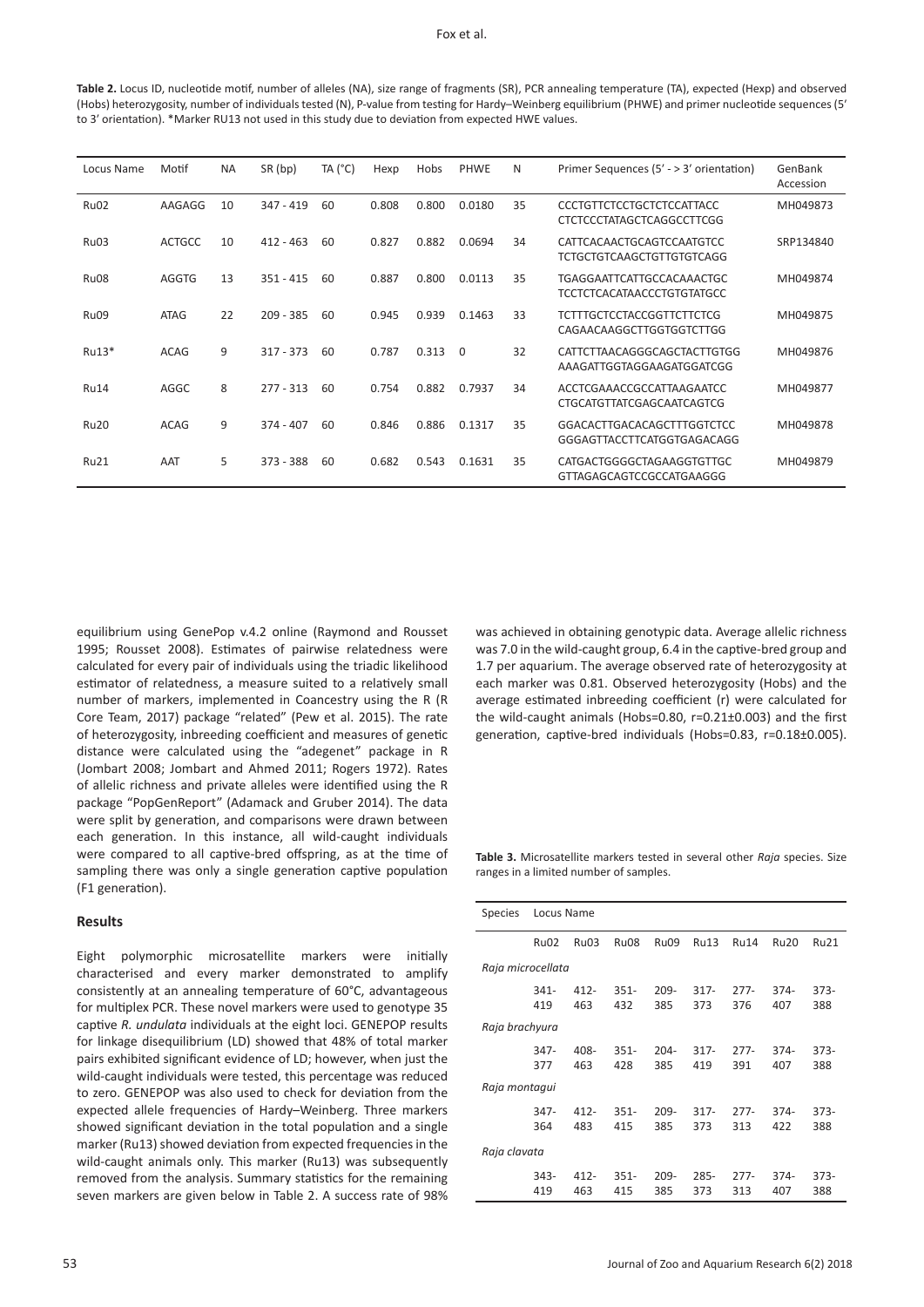There was no significant difference in either heterozygosity (two sample t-test, t=0.52644, df=10.171, P=0.6099) or the average inbreeding coefficient (two sample t-test: t=−1.0356, df=14.225, P=0.3177) between wild-caught and captive-bred individuals. One to three private alleles were discovered in six of the 10 aquaria (aquarium population size ranging from 1–9 individuals). A nonmetric multidimensional scaling (NMDS) analysis of Provesti's genetic distance among individuals (Figure 1), calculated using the R (R Core Team, 2018) package "vegan" (Oksanen et al. 2017), provides a visual interpretation of the genetic similarity of individuals. The calculated stress value of the NMDS was 0.17, the lowest stress value of each of the measures of genetic distance calculated using the "adegenet" (Jombart 2008; Jombart and Ahmed 2011) package in R. A stress value of <0.2 indicates a fair fit of the data in the NMDS analysis (Kruskal 1964).

The minimally invasive extraction method and the seven primer pairs were tested with several other species of the *Raja* genus (species listed previously) and were demonstrated to successfully amplify polymorphic loci in every species tested, suggesting good cross-species compatibility of the primers and sampling technique. Allelic range in these species very closely matched those discovered in *R. undulata* (Table 3). Four or fewer samples from each species were tested and, therefore, more detailed locus statistics are not provided here.

## **Discussion**

The goal of this study was to develop and optimise a novel set of microsatellite markers for the endangered undulate ray (*Raja undulata*) and subsequently assess their power and informativeness for ex-situ conservation of this species. Genomic DNA, extracted from a tissue sample, was successfully used to generate a sequencing library, and bioinformatics and laboratory techniques were employed to discover and optimise seven microsatellite markers from the resulting next-generation sequencing (NGS) dataset. In order to undertake genetic analyses of this nature, a reliable source of DNA is required, but often this can come at the cost of distress or harm to the subject. Therefore, non-invasive genetic sampling methods are preferable to invasive tissue, blood or biopsy sampling, particularly for threatened species. Although an initial tissue sample was used for the development of the markers, a minimally-invasive sampling method for the collection of the remaining samples from the captive animals (Lieber et al. 2013) was tested. This technique takes advantage of the mucus secreted by the skin of many elasmobranchs and this study demonstrates the successful isolation of high-quality, amplifiable DNA from captive animals. The new markers were used to genotype a small captive population of 35 animals, across 10 UK aquaria, demonstrating that the minimally-invasive sampling methodology was suitable for a study of this nature. Several quality-checking procedures were applied to the markers themselves, such as tests for linkage disequilibrium (LD) or deviations from Hardy–Weinberg Equilibrium (HWE). Evidence of both LD and deviation from HWE was observed in some markers. The deviation from expected HWE can be attributed to the fact that the test population breaks many of the underlying assumptions of HWE, mainly that one should consider a large, unrelated population, which is not the case here. Several statistical analyses of the data were performed, making routine measurements of heterozygosity of the population at these loci, calculating inbreeding coefficients and genetic distance, for example.

The results show rates of heterozygosity at each marker ranging from 0.54–0.94 (average 0.81), implying that when all markers are taken into account, the rate of genetic variation in the captive population is not likely to be significantly lower than the wild population from which it was founded. For comparison, Chapman

et al. (2011) used seven microsatellite markers to measure heterozygosity in an elasmobranch population consisting of 104 individuals of the critically-endangered smalltooth sawfish (*Pristis pectinata*) and discovered an average rate of heterozygosity of 0.83. Heterozygosity rates in wild-caught animals and captivebred, F1 generation individuals did not show any significant difference, demonstrating that a high proportion of genetic variation has been carried into this generation. Data reporting the proportion of wild-caught individuals that successfully contributed to the F1 generation are unfortunately not available. These measures should be repeated at each new generation and can be interpreted as a proxy for the measure of total variation in the group. The captive-bred *R. undulata* of the present study had an average rate of heterozygosity of 0.83. It is important to note, however, that these results on the captive-bred population only take into account the F1 generation and that any decrease in the rate of heterozygosity will likely become apparent over subsequent generations (Willoughby et al. 2017). Continued monitoring via the methods explained in this study will be critical to continue to evaluate the genetic diversity of the population and to continue to monitor for inbreeding depression. Several aquaria housing private alleles within their cohort have been identified, and this information may be useful for maintaining genetic variation when the breeding plan is developed.

While it is common to calculate the likely pedigree (i.e. relatedness) from this type of genetic data, the power to correctly assign offspring to parents will be very low for captive populations with a limited captive population size. In these cases, it is far more informative to directly examine the genetic similarity of individuals. The calculation of Provesti's genetic distance (Prevosti et al. 1975) enabled the visualisation of a proxy measure of dissimilarity between individuals (see Figure 1) through calculating the absolute genetic distance between each pair of individuals. Figure 1 shows no clustering around a particular aquarium or between the wild caught or captive bred groupings, indicating the lack of an aquarium effect or differentiation of the F1 generation from the wild individuals. Rather, the individual genotypes suggest a homogenous mixture with no apparent groupings, or sub-structuring emerging. These results fall within expectations as ~50% of the total individuals were wild caught (17 of 35) and so can be expected to be reasonably unrelated to one another as they originate from a wild population. Progeny from relatively high admixture would be expected to maintain high levels of variation in the F1 generation and similarly be relatively unrelated to one another (with the exception of siblings, parents-progeny, etc.).

This study leads to the recommendation that similar analyses be performed as new individuals are caught, born or moved between aquaria to enable population managers to intervene should a particular group of individuals appear to become distinct from other groups, or when one of the measures, or proxy measures, of variation among individuals begins to fall. With a greater number of microsatellite markers, the work could be extended to include relatedness estimates of a much higher confidence and this would also lead to the production of accurate pedigrees—very useful tools to the community managing these animals, but beyond the scope of this piece of work.

## **Conclusion**

Ex-situ conservation is a very important management tool and is likely to be increasingly used as the rate of anthropogenicinfluenced species declines continues to climb (Ceballos et al. 2015). Captive populations must be carefully and strategically managed in order to successfully provide individuals for reintroduction, maintain genetic variation and reduce the negative effects of inbreeding (Frankham et al. 2004). Janse et al.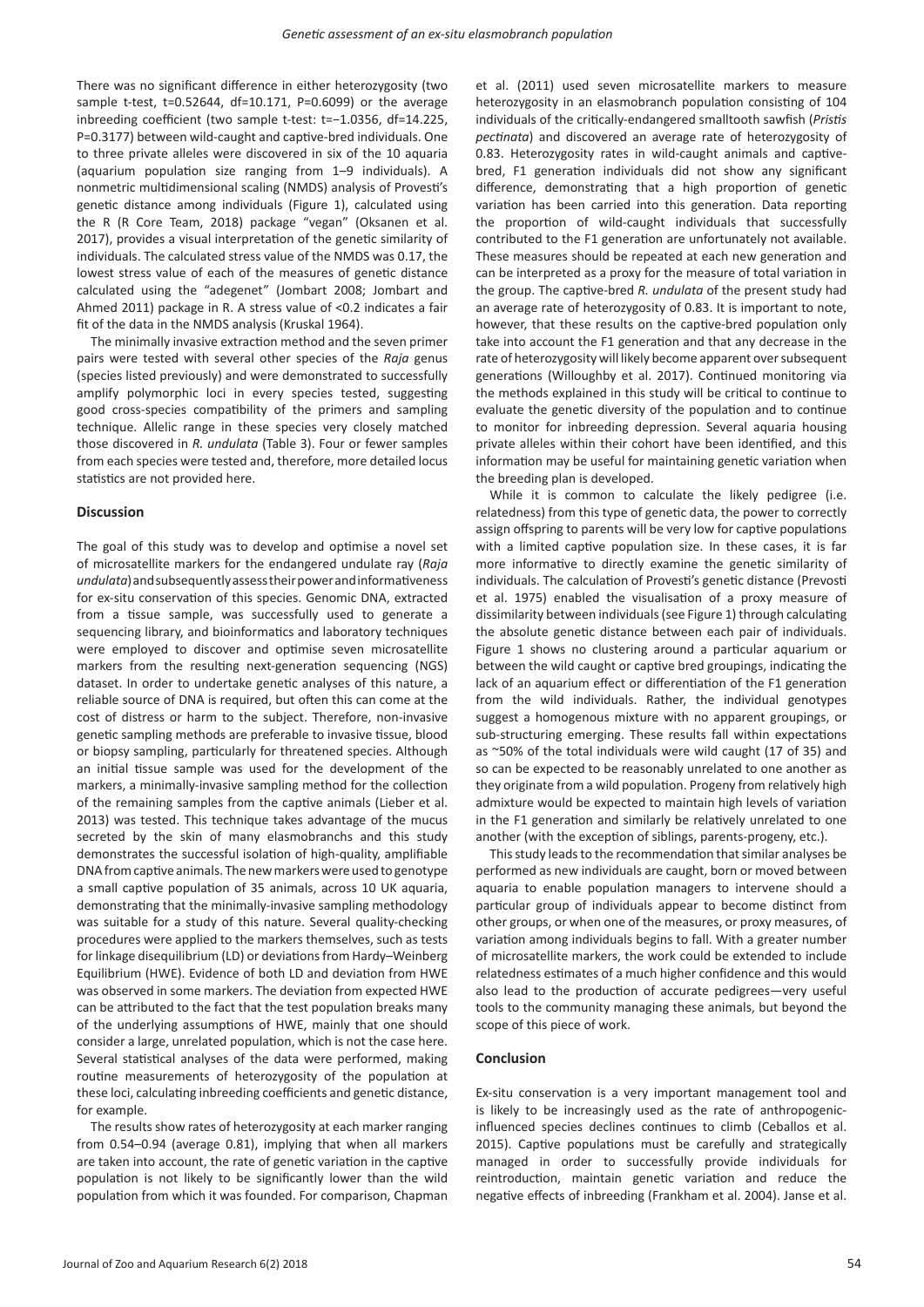(2017) succinctly summarised the contemporary elasmobranch populations in European aquaria and identified the requirement for good programme management. This study demonstrates that researchers can move relatively quickly from collecting tissue/swab samples, through designing a novel marker panel to producing quantifiable, genetic data and drawing conclusions regarding the structure of a captive population (the majority of the work on this analysis was performed in a matter of a few months). In the absence of a good quality pedigree or studbook, these techniques should form the minimum requirement when working with exsitu populations, and as NGS technologies continue to improve, the number and nature of available markers will also increase, leading to significant gains in the quality of the data available. The power of this particular study was limited by a lack of markers, thus preventing some analyses from being performed. However, from the data generated here, it is evident that the population of undulate rays in UK aquaria do not currently appear to be suffering from any malady resulting from their small population size, and the findings appear to fall in line with other managed groups of elasmobranchs. The results, however, constitute a timebound observation and are therefore only representative of the population at the time the samples were taken. In conclusion, the study has shown that it is feasible and useful to design and optimise a panel of markers for a small, ex-situ population and that even with a small number of markers, the resulting data can be informative and help with the management of the population. With these markers available to the community, it is hoped that a better understanding of the captive population in UK aquaria in relation to individuals in European aquaria and in wild populations can be reached. This study forms the basis for further scope of greater scope, encompassing a greater sample size, more sampling sites (aquaria) and more microsatellite markers to increase the statistical power of the analyses.

## **Acknowledgements**

This research was funded by the University of Manchester Faculty of Life Sciences (FLS), a FLS Business Development Small Award, and the Sea Life Trust. Our thanks go to the DNA Sequencing Facility and the Genomic Technologies Core Facility, both at the University of Manchester (UK), for their expert advice and services and two anonymous reviewers for their helpful comments, which improved the manuscript.

## **Conflict of Interest**

The authors declare that they have no conflict of interest.

## **References**

- Adamack A.T., Gruber B. (2014) PopGenReport: simplifying basic population genetic analyses in R. *Methods in Ecology and Evolution* 5: 384–387.
- Appukuttan K.K., Nair K.P. (1988) Shark resources of India, with notes on biology of a few species. In: Joseph, M.M. (ed.). *The First Indian Fisheries Forum, Proceedings*. Mangalore, India: Asian Fisheries Society, Indian Branch, 173–184.
- Baum J.K., Myers R.A., Kehler D.G., Worm B., Harley S.J., Doherty P.A. (2003) Collapse and conservation of shark populations in the Northwest Atlantic. *Science* 299: 389–392.
- Blackett M.J., Robin C., Good R.T., Lee S.F., Miller A.D. (2012) Universal primers for fluorescent labelling of PCR fragments—an efficient and cost effective approach to genotyping by fluorescence. *Molecular Ecology Resources* 12: 456–463. doi: 10.1111/j.1755- 0998.2011.03104.x.
- Bolger A.M., Lohse M., Usadel B. (2014) Trimmomatic: a flexible trimmer for Illumina sequence data. *Bioinformatics* 30: 2114–2120. doi: 10.1093/bioinformatics/btu170.
- Botsford L.W., Castilla J.C., Peterson C.H. (1997) The management of fisheries and marine ecosystems. *Science* 277: 509–515.
- Castoe T.A., Poole A.W., de Koning A.P.J., Jones K.L., Tomback D.F., Oyler-McCance S.J., Fike J.A., Lance S.L., Streicher J.W., Smith E.N., Pollock D.D. (2015) Correction: Rapid microsatellite identification from Illumina paired-end genomic sequencing in two birds and a snake. *PLOS ONE* 10: e0136465. doi: 10.1371/journal.pone.0136465.
- Ceballos G., Ehrlich P.R., Barnosky A.D., García A., Pringle R.M., Palmer T.M. (2015) Accelerated modern human-induced species losses: Entering the sixth mass extinction. *Science Advances* 1. doi: 10.1126/ sciadv.1400253.
- Chapman D.D., Simpfendorfer C.A., Wiley T.R., Poulakis G.R., Curtis C., Tringali M., Carlson J.K., Feldheim K.A. (2011) Genetic diversity despite population collapse in a critically endangered marine fish: The smalltooth sawfish (Pristis pectinata). *Journal of Heredity* 102: 643– 652. doi:10.1093/jhered/esr098.
- Christie M.R., Marine M.L., French R.A., Blouin M.S. (2012) Genetic adaptation to captivity can occur in a single generation. *Proceedings of the National Academy of Sciences* 109: 238–242.
- Coelho R., Bertozzi M., Ungaro N., Ellis J. (2009) *Raja undulata. The IUCN Red List of Threatened Species* 2009: e.T161425A5420694. http:// dx.doi.org/10.2305/IUCN.UK.2009-2.RLTS.T161425A5420694.en. Downloaded on 27 October 2017.
- Compagno L.J.V. (1990) Alternative life-history of cartilaginous fishes in time and space. *Environmental Biology of Fishes* 28: 33–75.
- Dawson T.P., Jackson S.T., House J.I., Prentice I.C., Mace G.M. (2011) Beyond Predictions: Biodiversity Conservation in a Changing Climate. *Science* 332(6025): 53–58. DOI:10.1126/science.1200303.
- Dunn S.J., Barnowe-Meyer K.K., Gebhardt K.J., Balkenhol N., Waits L.P., Byers J.A. (2010) Ten polymorphic microsatellite markers for pronghorn (Antilocapra americana). *Conservation Genetics Resources* 2: 81–84.
- Earnhardt J.M. (2010) The role of captive populations in reintroduction programs. In: Kleiman D.G., Thompson K.V., Baer C.K. (eds.). *Wild mammals in captivity: principles and techniques for zoo management.* 2nd edition. Chicago, IL, University of Chicago Press, 268–280.
- Ellis J.R., McCully S.R., Brown M.J. (2012) An overview of the biology and status of undulate ray *Raja undulata* in the North-east Atlantic Ocean. *Journal of Fish Biology* 80: 1057–1074.
- Estes J.A., Burdin A., Doak D.F. (2015) Sea otters, kelp forests, and the extinction of Steller's sea cow. *Proceedings of the National Academy of Sciences* 113: 880–885.
- Fernández J., Toro M.A., Caballero A. (2004) Managing individuals' contributions to maximise allelic diversity maintained in small, conserved populations. *Conservation Biology* 18: 1358–1367.
- Ferretti F., Myers R.A., Serena F., Lotze H.K. (2008) Loss of large predatory sharks from the Mediterranean sea. *Conservation Biology* 22: 952– 964.
- Ferretti F., Worm B., Britten G.L., Heithaus M.R., Lotze H.K. (2010) Patterns and ecosystem consequences of shark declines in the oceans. *Ecology Letters* 13: 1055–1071. doi: 10.1111/j.1461-0248.2010.01489.x.
- Frankham R., Ballou J.D., Briscoe D.A. (2004) *A Primer of Conservation Genetics*. Cambridge, UK, Cambridge University Press.
- Frankham R., Ballou J.D., Briscoe D.A. (2010) *Introduction to conservation genetics,* 2nd edn. Cambridge, UK, Cambridge University Press.
- Frisk M.G., Miller T.J., Fogarty M.J. (2001) Estimation and analysis of biological parameters in elasmobranch fishes: a comparative life history study. *Canadian Journal of Fisheries and Aquatic Sciences* 58: 969–981.
- Gibson C., Valenti S.V., Fowler S.L., Fordham S.V. (2006) *The Conservation Status of Northeast Atlantic Chondrichthyans; Report of the IUCN Shark Specialist Group Northeast Atlantic Regional Red List Workshop.* VIII + 76pp. IUCN SSC Shark Specialist Group.
- Griffiths S.M., Fox G., Briggs P.J., Donaldson I.J., Hood S., Richardson P., Leaver G.W., Truelove N.K., Preziosi R.F. (2016) A Galaxy-based bioinformatics pipeline for optimised, streamlined microsatellite development from Illumina next-generation sequencing data. *Conservation Genetic Resources* 8: 481–486.
- Ivy J.A., Putnam A.S., Navarro A.T., Gurr J., Ryder O.A. (2016) Applying SNP-derived molecular co-ancestry estimates to captive breeding programs. *Journal of Heredity* 107(5): 403–12.
- Janse M., Zimmerman B., Geerlings L., Brown C., Nagelkerke L.A.J. (2017) Sustainable species management of the elasmobranch populations within European aquariums: a conservation challenge. *Journal of Zoo and Aquarium Research* 5(1): 172–181.